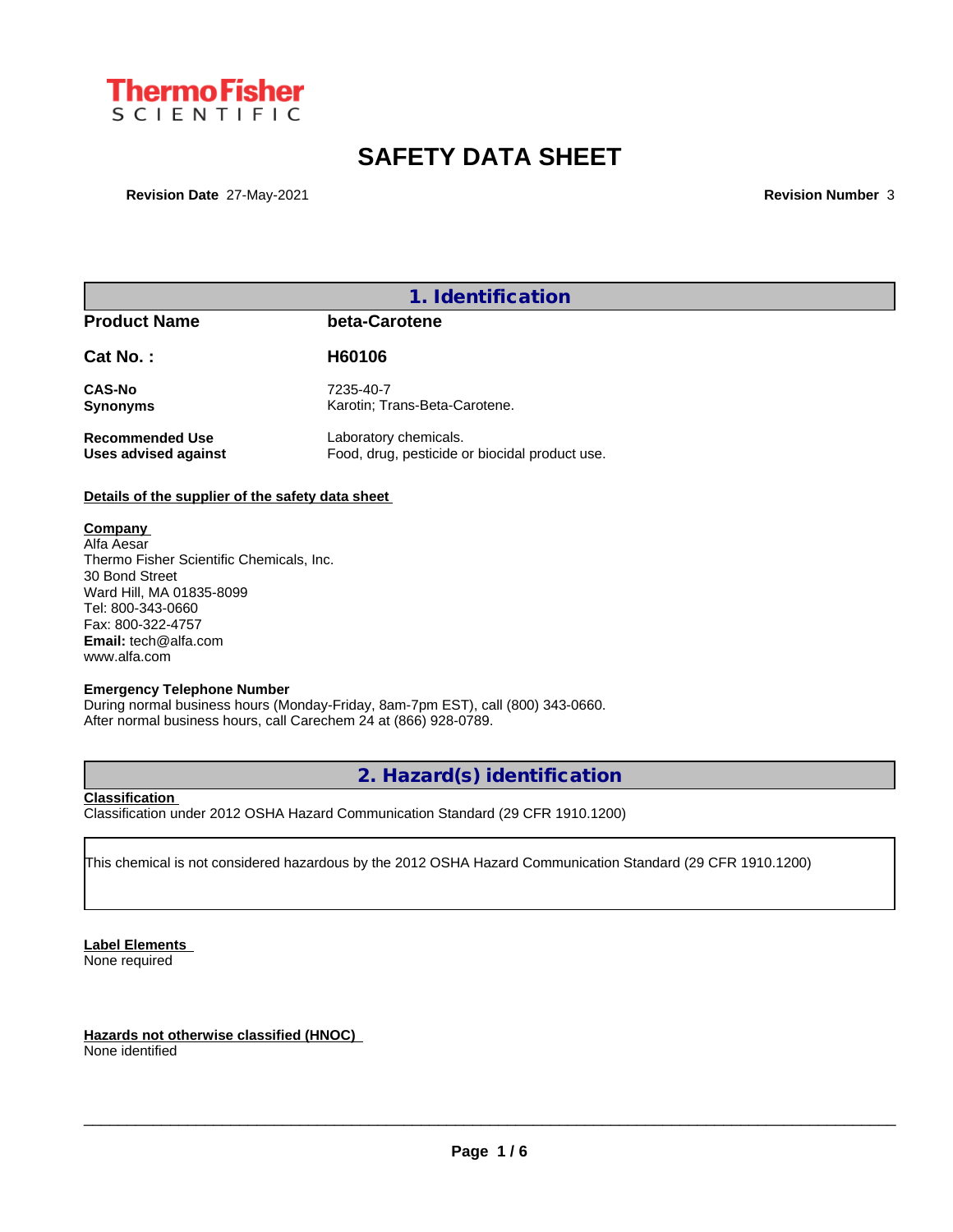| <b>Component</b>                       |                     | <b>CAS-No</b>                                                                                                              | Weight % |  |
|----------------------------------------|---------------------|----------------------------------------------------------------------------------------------------------------------------|----------|--|
|                                        | .betabeta.-Carotene | 7235-40-7                                                                                                                  | 96       |  |
|                                        |                     |                                                                                                                            |          |  |
|                                        |                     | 4. First-aid measures                                                                                                      |          |  |
| <b>Eye Contact</b>                     |                     | Rinse immediately with plenty of water, also under the eyelids, for at least 15 minutes. Get<br>medical attention.         |          |  |
| <b>Skin Contact</b>                    |                     | Wash off immediately with plenty of water for at least 15 minutes. Get medical attention<br>immediately if symptoms occur. |          |  |
| <b>Inhalation</b>                      |                     | Remove to fresh air. Get medical attention immediately if symptoms occur.                                                  |          |  |
| Ingestion                              |                     | Clean mouth with water and drink afterwards plenty of water. Get medical attention if<br>symptoms occur.                   |          |  |
| Most important symptoms and<br>effects |                     | None reasonably foreseeable.                                                                                               |          |  |
| <b>Notes to Physician</b>              |                     | Treat symptomatically                                                                                                      |          |  |

# **3. Composition/Information on Ingredients**

**5. Fire-fighting measures**

| Unsuitable Extinguishing Media                             | No information available                             |
|------------------------------------------------------------|------------------------------------------------------|
| <b>Flash Point</b>                                         | Not applicable 103 $^{\circ}$ C / 217.4 $^{\circ}$ F |
| Method -                                                   | No information available                             |
| <b>Autoignition Temperature</b><br><b>Explosion Limits</b> | No information available                             |
| <b>Upper</b>                                               | No data available                                    |
| Lower                                                      | No data available                                    |
| Sensitivity to Mechanical Impact No information available  |                                                      |
| <b>Sensitivity to Static Discharge</b>                     | No information available                             |

#### **Specific Hazards Arising from the Chemical**

Keep product and empty container away from heat and sources of ignition.

#### **Hazardous Combustion Products**

Carbon oxides.

#### **Protective Equipment and Precautions for Firefighters**

As in any fire, wear self-contained breathing apparatus pressure-demand, MSHA/NIOSH (approved or equivalent) and full protective gear.

| <b>NFPA</b><br><b>Health</b><br>0 | <b>Flammability</b>                                                                                  | Instability | <b>Physical hazards</b><br>N/A |  |  |
|-----------------------------------|------------------------------------------------------------------------------------------------------|-------------|--------------------------------|--|--|
|                                   | 6. Accidental release measures                                                                       |             |                                |  |  |
| <b>Personal Precautions</b>       | Ensure adequate ventilation. Use personal protective equipment as required. Avoid dust<br>formation. |             |                                |  |  |
| <b>Environmental Precautions</b>  | Should not be released into the environment.                                                         |             |                                |  |  |

**Methods for Containment and Clean** Sweep up and shovel into suitable containers for disposal. Avoid dust formation.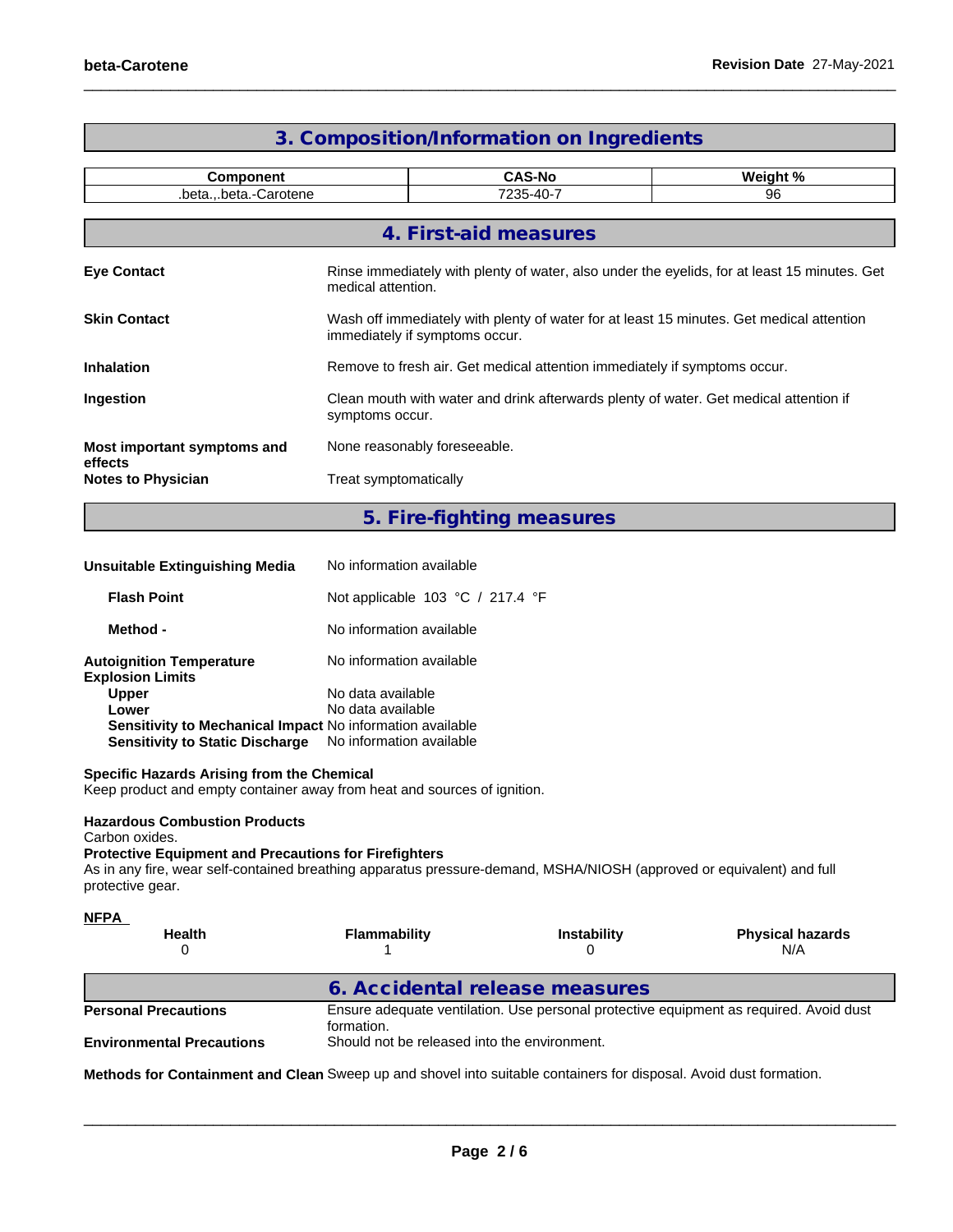| Up                                   |                                                                                                                                                                                      |
|--------------------------------------|--------------------------------------------------------------------------------------------------------------------------------------------------------------------------------------|
|                                      | 7. Handling and storage                                                                                                                                                              |
| <b>Handling</b>                      | Wear personal protective equipment/face protection. Ensure adequate ventilation. Avoid<br>contact with skin, eyes or clothing. Avoid ingestion and inhalation. Avoid dust formation. |
| <b>Storage</b>                       | Store in freezer. Store contents under argon.                                                                                                                                        |
|                                      | 8. Exposure controls / personal protection                                                                                                                                           |
| <b>Exposure Guidelines</b>           | This product does not contain any hazardous materials with occupational exposure<br>limitsestablished by the region specific regulatory bodies.                                      |
|                                      |                                                                                                                                                                                      |
| <b>Engineering Measures</b>          | None under normal use conditions.                                                                                                                                                    |
| <b>Personal Protective Equipment</b> |                                                                                                                                                                                      |
| <b>Eye/face Protection</b>           | Wear appropriate protective eyeglasses or chemical safety goggles as described by<br>OSHA's eye and face protection regulations in 29 CFR 1910.133 or European Standard<br>EN166.    |
| Skin and body protection             | Wear appropriate protective gloves and clothing to prevent skin exposure.                                                                                                            |
| <b>Respiratory Protection</b>        | No protective equipment is needed under normal use conditions.                                                                                                                       |
| <b>Hygiene Measures</b>              | Handle in accordance with good industrial hygiene and safety practice.                                                                                                               |

|                                         | 9. Physical and chemical properties                  |
|-----------------------------------------|------------------------------------------------------|
| <b>Physical State</b>                   | Powder Solid                                         |
| Appearance                              | Red brown                                            |
| Odor                                    | Odorless                                             |
| <b>Odor Threshold</b>                   | No information available                             |
| рH                                      | Not applicable                                       |
| <b>Melting Point/Range</b>              | 178 - 179 °C / 352.4 - 354.2 °F                      |
| <b>Boiling Point/Range</b>              | No information available                             |
| <b>Flash Point</b>                      | Not applicable 103 $^{\circ}$ C / 217.4 $^{\circ}$ F |
| <b>Evaporation Rate</b>                 | Not applicable                                       |
| <b>Flammability (solid,gas)</b>         | No information available                             |
| <b>Flammability or explosive limits</b> |                                                      |
| <b>Upper</b>                            | No data available                                    |
| Lower                                   | No data available                                    |
| <b>Vapor Pressure</b>                   | No information available                             |
| <b>Vapor Density</b>                    | Not applicable                                       |
| <b>Density</b>                          | 1.0                                                  |
| <b>Specific Gravity</b>                 | No information available                             |
| <b>Solubility</b>                       | Insoluble in water                                   |
| Partition coefficient; n-octanol/water  | No data available                                    |
| <b>Autoignition Temperature</b>         | No information available                             |
| <b>Decomposition Temperature</b>        | No information available                             |
| <b>Viscosity</b>                        | Not applicable                                       |
| <b>Molecular Formula</b>                | C40H56                                               |
| <b>Molecular Weight</b>                 | 536.88                                               |

# **10. Stability and reactivity**

**Reactive Hazard None known, based on information available**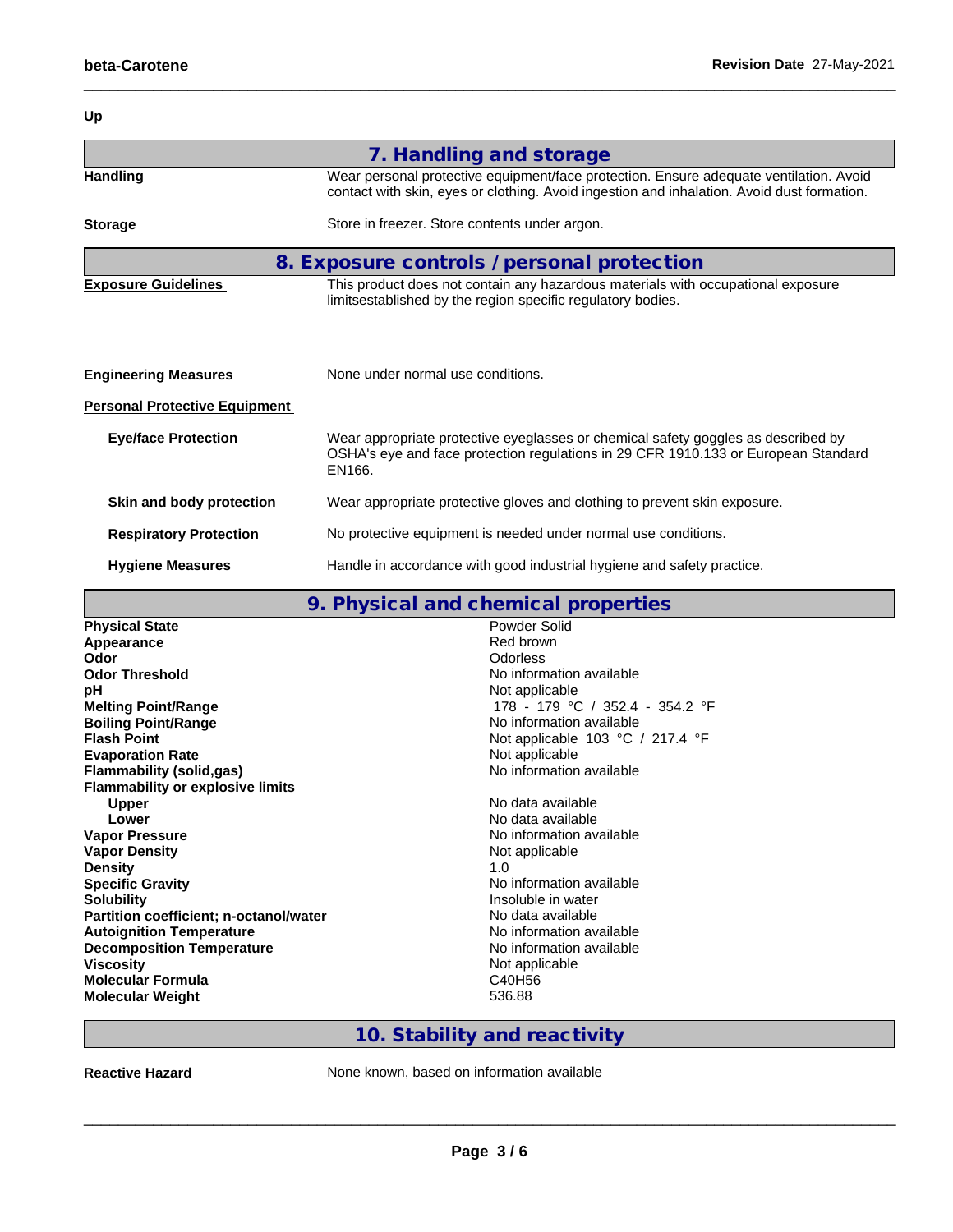| <b>Stability</b>                               |                                          |
|------------------------------------------------|------------------------------------------|
|                                                | Air sensitive. Light sensitive.          |
| <b>Conditions to Avoid</b>                     | Incompatible products.                   |
| <b>Incompatible Materials</b>                  | Strong oxidizing agents                  |
| Hazardous Decomposition Products Carbon oxides |                                          |
| <b>Hazardous Polymerization</b>                | Hazardous polymerization does not occur. |
| <b>Hazardous Reactions</b>                     | None under normal processing.            |
|                                                | 11. Toxicological information            |
| . .<br>$\sim$                                  |                                          |

## **Acute Toxicity**

| <b>Product Information</b><br><b>Component Information</b><br><b>Toxicologically Synergistic</b><br><b>Products</b><br>Delayed and immediate effects as well as chronic effects from short and long-term exposure | No information available                                       |            |              |                                                                                          |               |
|-------------------------------------------------------------------------------------------------------------------------------------------------------------------------------------------------------------------|----------------------------------------------------------------|------------|--------------|------------------------------------------------------------------------------------------|---------------|
|                                                                                                                                                                                                                   |                                                                |            |              |                                                                                          |               |
| <b>Irritation</b>                                                                                                                                                                                                 | No information available                                       |            |              |                                                                                          |               |
| <b>Sensitization</b>                                                                                                                                                                                              | No information available                                       |            |              |                                                                                          |               |
| Carcinogenicity                                                                                                                                                                                                   |                                                                |            |              | The table below indicates whether each agency has listed any ingredient as a carcinogen. |               |
| <b>CAS-No</b><br><b>Component</b>                                                                                                                                                                                 | <b>IARC</b>                                                    | <b>NTP</b> | <b>ACGIH</b> | <b>OSHA</b>                                                                              | <b>Mexico</b> |
| .betabeta.-Carotene<br>7235-40-7                                                                                                                                                                                  | Not listed                                                     | Not listed | Not listed   | Not listed                                                                               | Not listed    |
| <b>Mutagenic Effects</b>                                                                                                                                                                                          | No information available                                       |            |              |                                                                                          |               |
| <b>Reproductive Effects</b>                                                                                                                                                                                       | No information available.                                      |            |              |                                                                                          |               |
| <b>Developmental Effects</b>                                                                                                                                                                                      | No information available.                                      |            |              |                                                                                          |               |
| <b>Teratogenicity</b>                                                                                                                                                                                             | No information available.                                      |            |              |                                                                                          |               |
| <b>STOT - single exposure</b><br><b>STOT - repeated exposure</b>                                                                                                                                                  | None known<br>None known                                       |            |              |                                                                                          |               |
| <b>Aspiration hazard</b>                                                                                                                                                                                          | No information available                                       |            |              |                                                                                          |               |
| Symptoms / effects, both acute and No information available<br>delayed                                                                                                                                            |                                                                |            |              |                                                                                          |               |
| <b>Endocrine Disruptor Information</b>                                                                                                                                                                            | No information available                                       |            |              |                                                                                          |               |
| <b>Other Adverse Effects</b>                                                                                                                                                                                      | The toxicological properties have not been fully investigated. |            |              |                                                                                          |               |

#### **Ecotoxicity**  .

| <b>Persistence and Degradability</b> | No information available  |
|--------------------------------------|---------------------------|
| <b>Bioaccumulation/Accumulation</b>  | No information available. |
| <b>Mobility</b>                      | No information available. |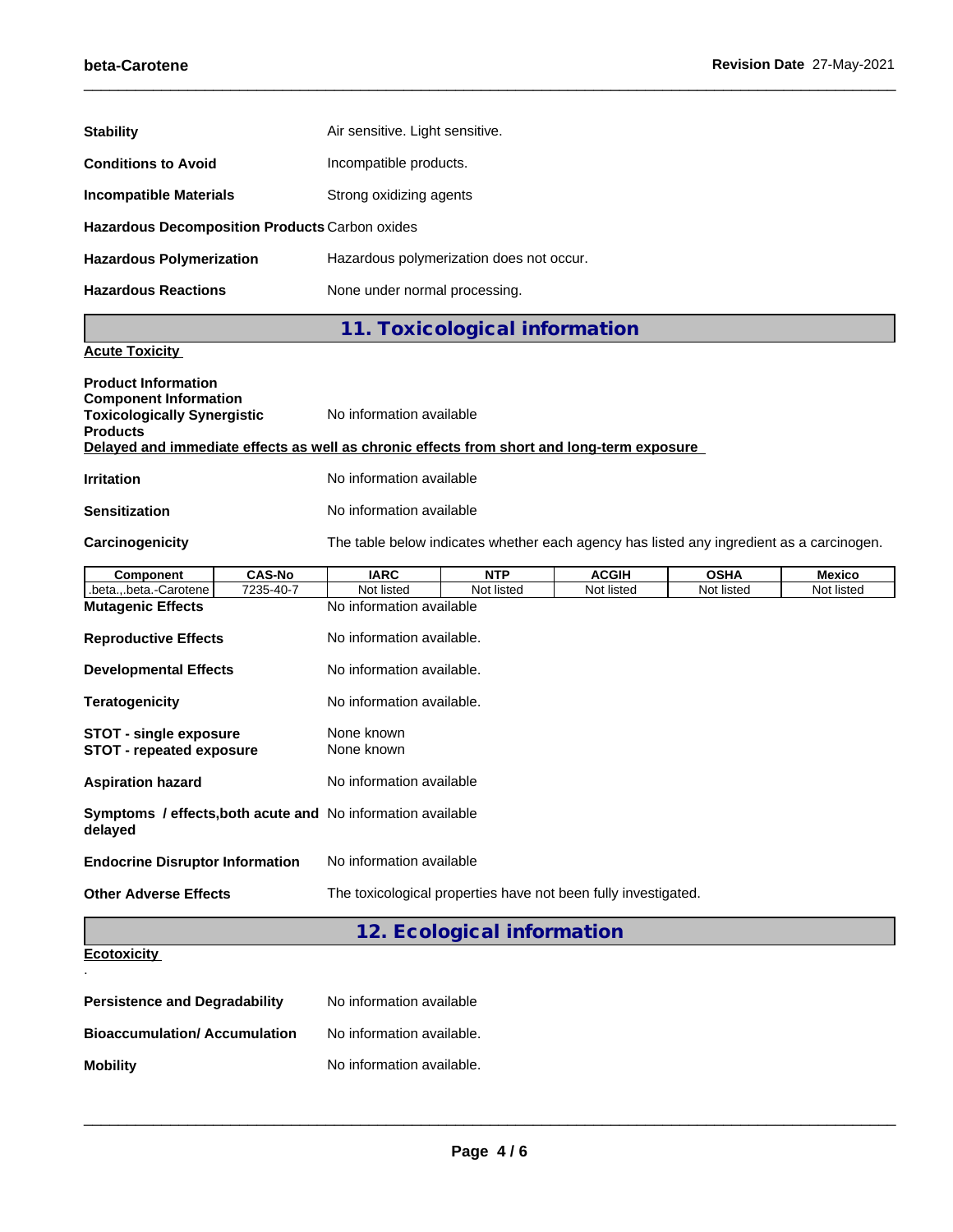|                        | 13. Disposal considerations                                                                                                                                                                                                                                           |
|------------------------|-----------------------------------------------------------------------------------------------------------------------------------------------------------------------------------------------------------------------------------------------------------------------|
| Waste Disposal Methods | Chemical waste generators must determine whether a discarded chemical is classified as a<br>hazardous waste. Chemical waste generators must also consult local, regional, and<br>national hazardous waste regulations to ensure complete and accurate classification. |

|                           | 14. Transport information  |
|---------------------------|----------------------------|
| <u>DOT</u><br>TDG<br>IATA | Not regulated              |
|                           | Not regulated              |
|                           | Not regulated              |
| <b>IMDG/IMO</b>           | Not regulated              |
|                           | 15. Regulatory information |

#### **United States of America Inventory**

| Component               | <b>CAS-No</b>  | <b>TSCA</b> | TOO AL<br>$\cdot$ Inventory notification -<br>ີ<br><b>Active/Inactive</b> | <b>TSCA</b><br><b>EPA Regulatory</b><br><b>Flags</b> |
|-------------------------|----------------|-------------|---------------------------------------------------------------------------|------------------------------------------------------|
| .betabeta.<br>-Carotene | 7235-40-<br>ь. |             | <b>CTIVE</b><br>8911 V L                                                  |                                                      |

#### **Legend:**

**TSCA** - Toxic Substances Control Act, (40 CFR Part 710) X - Listed '-' - Not Listed

**TSCA 12(b)** - Notices of Export Not applicable

#### **International Inventories**

China, X = listed, Australia, U.S.A. (TSCA), Canada (DSL/NDSL), Europe (EINECS/ELINCS/NLP), Australia (AICS), Korea (ECL), China (IECSC), Japan (ENCS), Philippines (PICCS).

| Component              | <b>CAS-No</b> | <b>DSL</b> | <b>NDSL</b> | <b>EINECS</b> | <b>PICCS</b> | <b>ENCS</b> | <b>AICS</b> | <b>IECSC</b> | <b>KECL</b> |
|------------------------|---------------|------------|-------------|---------------|--------------|-------------|-------------|--------------|-------------|
| .betabeta.<br>Carotene | 7235-40-      |            |             | 230-636-6     |              |             |             |              | KE-04888    |

#### **U.S. Federal Regulations**

| <b>SARA 313</b>                                                                                                                            | Not applicable                                              |  |  |  |  |  |
|--------------------------------------------------------------------------------------------------------------------------------------------|-------------------------------------------------------------|--|--|--|--|--|
| SARA 311/312 Hazard Categories                                                                                                             | See section 2 for more information                          |  |  |  |  |  |
| <b>CWA (Clean Water Act)</b>                                                                                                               | Not applicable                                              |  |  |  |  |  |
| <b>Clean Air Act</b>                                                                                                                       | Not applicable                                              |  |  |  |  |  |
| <b>OSHA</b> - Occupational Safety and<br><b>Health Administration</b>                                                                      | Not applicable                                              |  |  |  |  |  |
| <b>CERCLA</b>                                                                                                                              | Not applicable                                              |  |  |  |  |  |
| <b>California Proposition 65</b>                                                                                                           | This product does not contain any Proposition 65 chemicals. |  |  |  |  |  |
| U.S. State Right-to-Know<br><b>Regulations</b>                                                                                             | Not applicable                                              |  |  |  |  |  |
| <b>U.S. Department of Transportation</b><br>Reportable Quantity (RQ):<br><b>DOT Marine Pollutant</b><br><b>DOT Severe Marine Pollutant</b> | N<br>N<br>N                                                 |  |  |  |  |  |
| <b>U.S. Department of Homeland</b>                                                                                                         | This product does not contain any DHS chemicals.            |  |  |  |  |  |
|                                                                                                                                            |                                                             |  |  |  |  |  |